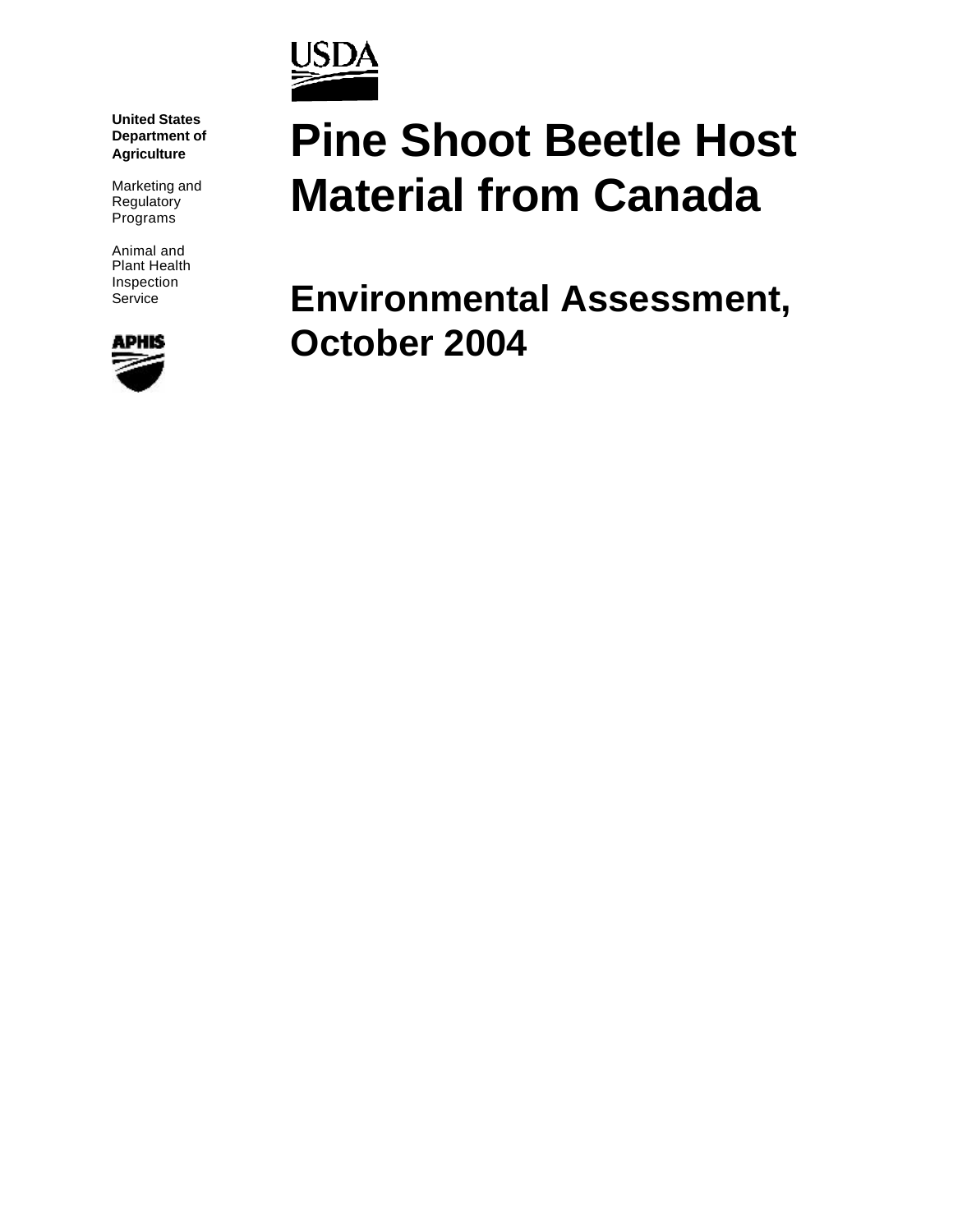## **Pine Shoot Beetle Host Material from Canada**

### **Environmental Assessment, October 2004**

#### **Agency Contact:**

Frederick A. Thomas Import Specialist Plant Protection and Quarantine Animal and Plant Health Inspection Service U.S. Department of Agriculture 4300 River Road, Unit 160 Riverdale, MD 20737–1236 Telephone: 301–734–8367

The U.S. Department of Agriculture (USDA) prohibits discrimination in all its programs and activities on the basis of race, color, national origin, gender, religion, age, disability, political beliefs, sexual orientation, or marital or family status. (Not all prohibited bases apply to all programs.) Persons with disabilities who require alternative means for communication of program information (Braille, large print, audiotape, etc.) should contact the USDA's TARGET Center at 202–720–2600 (voice and TDD).

To file a complaint of discrimination, write USDA, Director, Office of Civil Rights, Room 326–W, Whitten Building, 1400 Independence Avenue, SW, Washington, DC 20250–9410 or call (202) 720–5964 (voice and TDD). USDA is an equal employment opportunity provider and employer.

Mention of companies or commercial products in this report does not imply recommendation or endorsement by the U.S. Department of Agriculture over others not mentioned. USDA neither guarantees nor warrants the standard of any product mentioned. Product names are mentioned solely to report factually on available data and to provide specific information.

This publication reports research involving pesticides. All uses of pesticides must be registered by appropriate State and/or Federal agencies before they can be recommended.

CAUTION: Pesticides can be injurious to humans, domestic animals, desirable plants, and fish or other wildlife—if they are not handled or applied properly. Use all pesticides selectively and carefully. Follow recommended practices for the disposal of surplus pesticides and pesticide containers.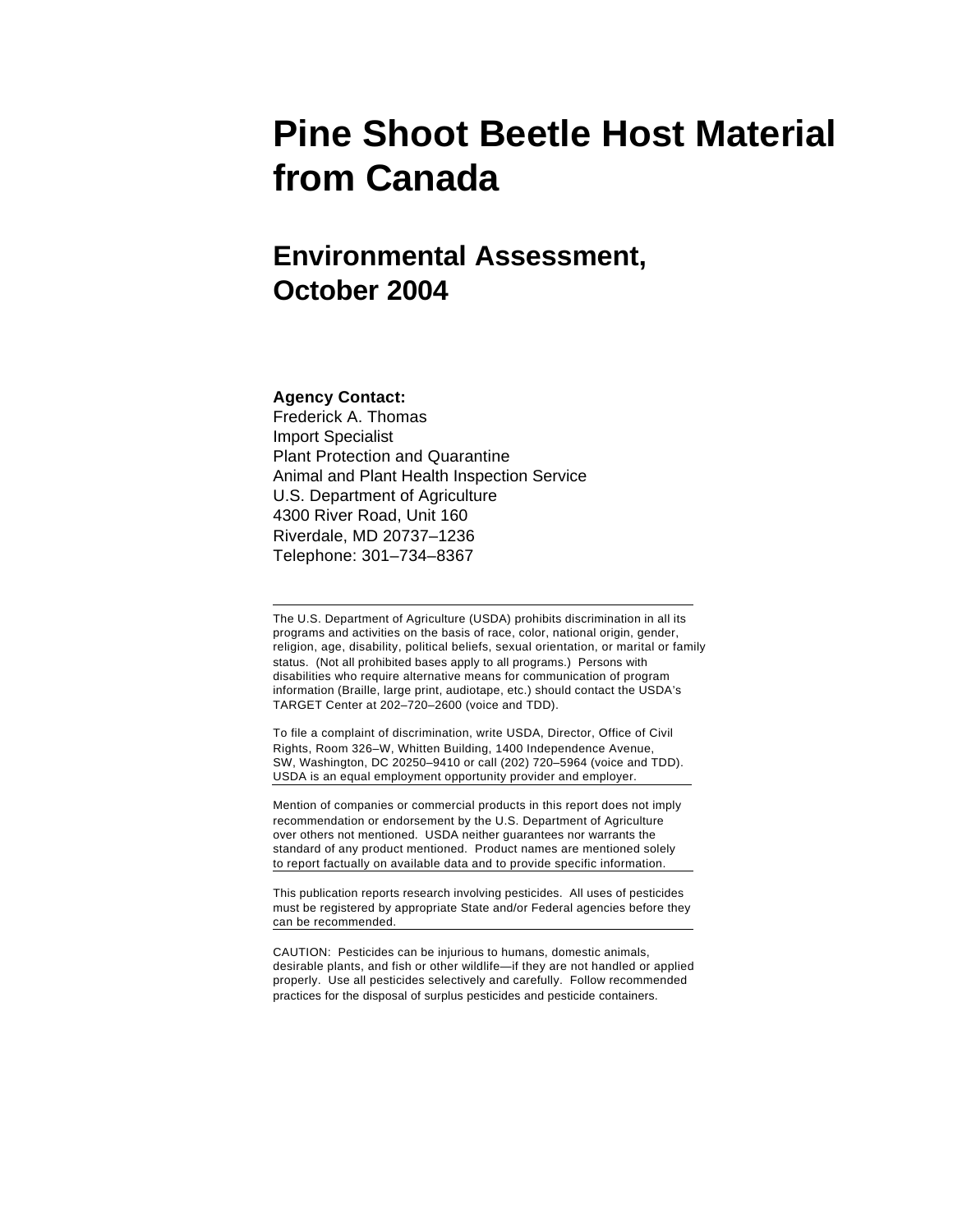## Table of Contents

| $\mathbf{L}$    | C. Regulatory Authority to Consider the Rule Change  3     |
|-----------------|------------------------------------------------------------|
| $\mathbf{II}$ . | A. Reciprocal Regulation (Preferred Alternative)  3        |
|                 | A. Reciprocal Regulation (Preferred Alternative)  8        |
|                 |                                                            |
|                 | VI. Agencies, Organizations, and Individuals Consulted  16 |
|                 |                                                            |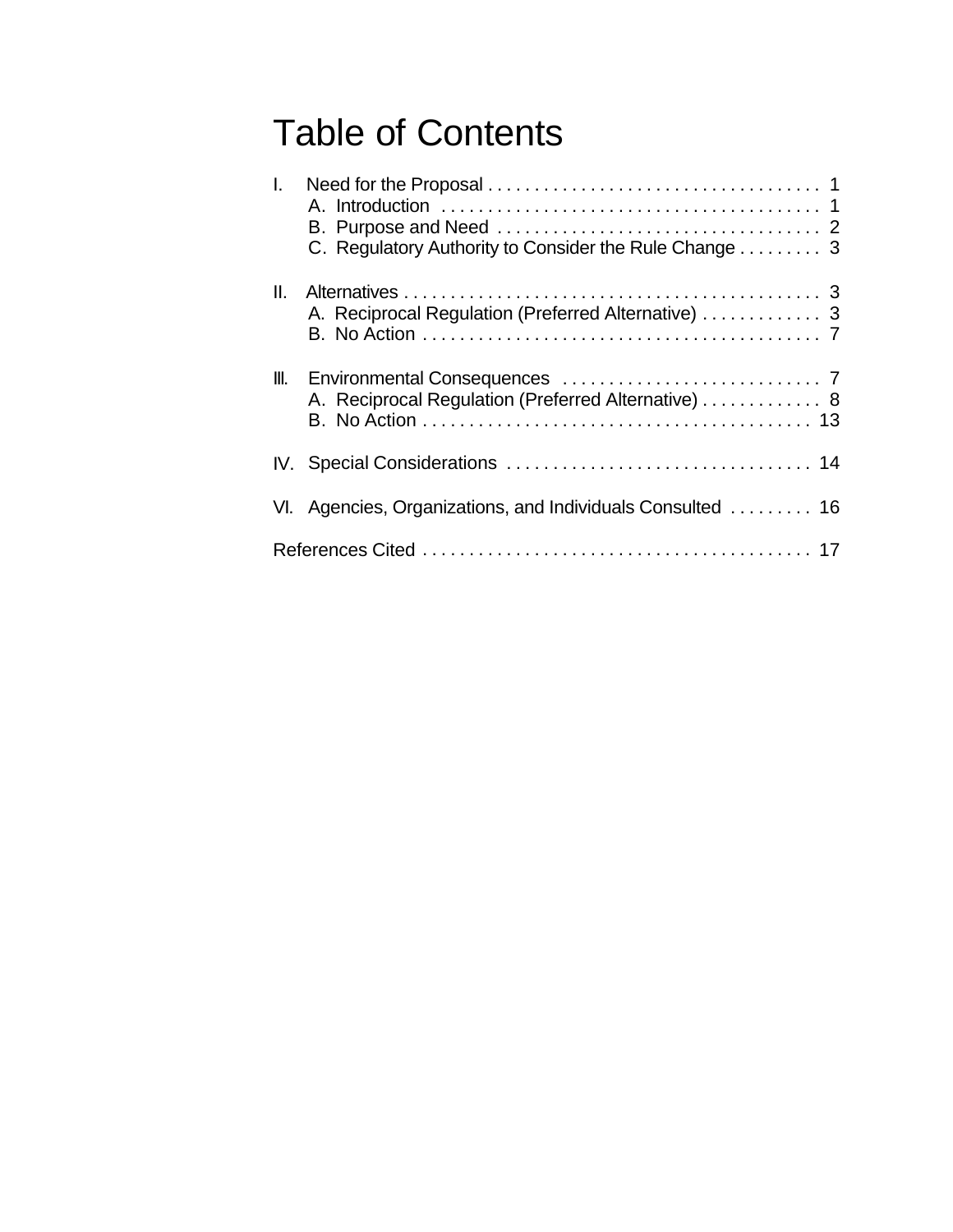### **I. Need for the Proposal**

#### **A. Introduction**

The pine shoot beetle (*Tomicus piniperda*) is native to Europe and Asia, where it is a destructive pest of pine and related species. Heavy infestations of pine shoot beetle typically kill most of the lateral shoots near the tops of trees. In rare cases, whole trees may be killed either by direct damage or by pathogenic fungi introduced by the beetle. Managed and natural stands of pine are at risk from infestations of pine shoot beetle.

After its detection on a Christmas tree farm near Strongsville, Ohio, in July 1992, the U.S. Department of Agriculture (USDA) managed an extensive detection and delimiting survey effort. Following the survey, the USDA's Animal and Plant Health Inspection Service (APHIS) established domestic regulations for the pest. The regulations, in Title 7 of the Code of Federal Regulations (CFR) Part 301, sections 301.50 through 301.50-10 (Domestic Quarantines, Pine Shoot Beetle), quarantines infested areas, designates regulated items, provides protocols for the movement of those items, and specifies regulatory control methods.

Eradication and suppression have not been considered useful in preventing human-assisted spread of this pest because no reliable methods are available and the current infestation in the United States is so widespread (in the following 13 States: Illinois, Indiana, Maine, Maryland, Michigan, New Hampshire, New York, Ohio, Pennsylvania, Vermont, Virginia, West Virginia, and Wisconsin). Although natural dispersal of pine shoot beetle occurs, transport of infested host material by humans probably accounts for its widespread dispersion. In addition, because all new infestations have been in counties contiguous with regulated counties, it is also probable that new infestations are the result of natural dispersal.

Pine shoot beetle was first detected in Canada approximately 10 years ago. Areas of known infestation are located in the Provinces of Ontario and Quebec and are contiguous, for the most part, with areas infested with pine shoot beetle in the northeastern United States. Pine shoot beetle populations have continued to spread in Ontario and Quebec despite the efforts of Canada's plant protection service, the Canadian Food Inspection Agency (CFIA), in implementing regulatory compliance practices to control the spread of the plant pest. APHIS has taken action to prevent the spread of pine shoot beetle into the United States from Canada under the Federal Plant Pest Act (section 150dd(a)) and more recently under the Plant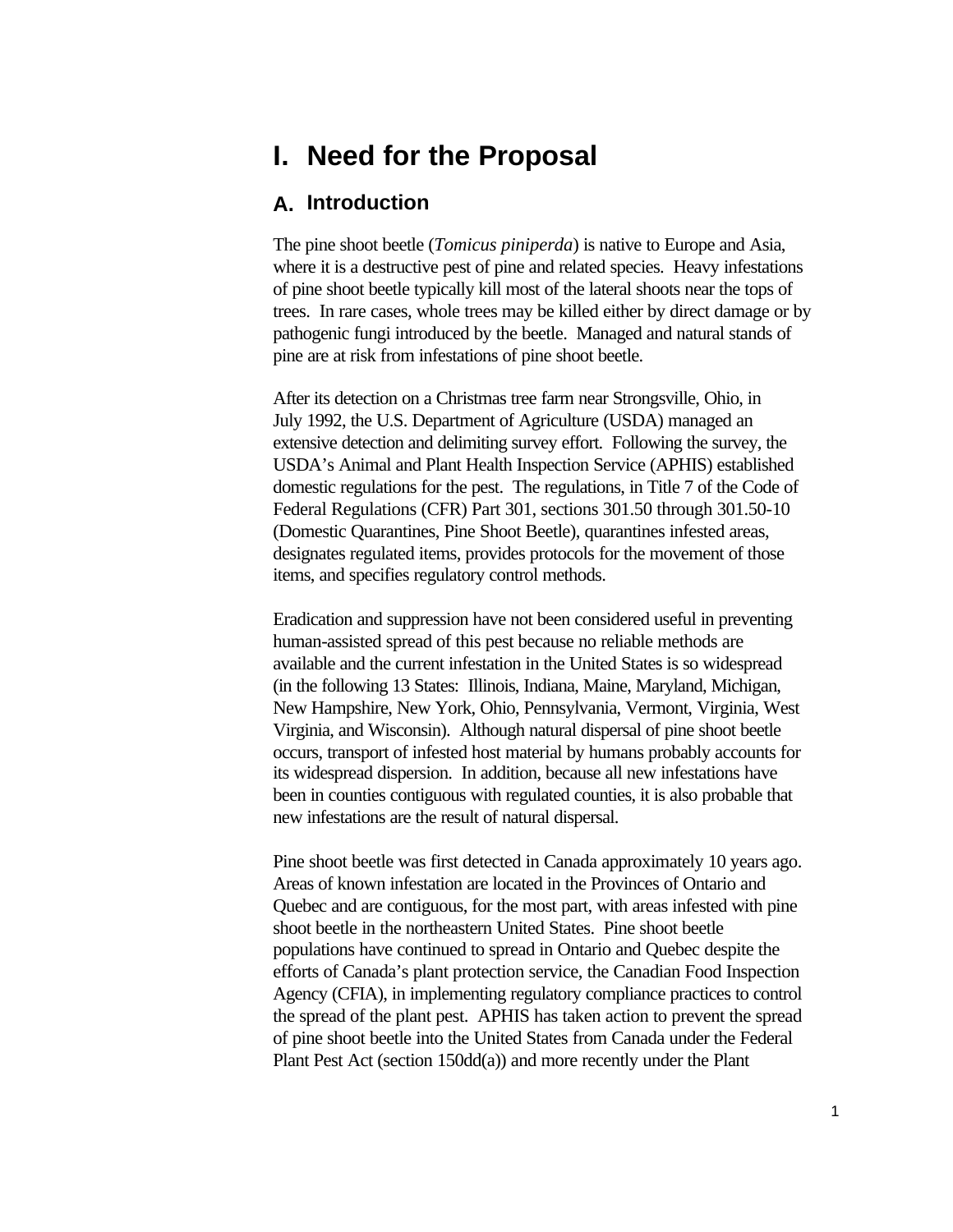Protection Act of 2000 (7 U.S.C. 7701-7772), but there are no regulations in place that restrict the importation of pine forest products to prevent the spread of the pine shoot beetle into the United States from Canada.

On July 24, 2000, the CFIA implemented import restrictions on pine forest products and pine nursery stock based upon pest risk from pine shoot beetle infested areas of the United States. Recently, the Pine Shoot Beetle Management Team, cooperators, APHIS Invasive Species and Pest Management Staff, and Eastern Regional Program Managers performed a thorough review of the importation of pine shoot beetle host material into the United States from Canada. The results of this study indicated that pine shoot beetle host material imported into the United States from Canada must be regulated to prevent the spread of pine shoot beetle to uninfested areas.

#### **B. Purpose and Need**

APHIS is considering the implementation of restrictions on the importation of pine shoot beetle host material into the United States from Canada. Under the proposed regulations, pine nursery stock, as well as pine products that consist of pine bark or have pine bark attached, must meet certain requirements relating to documentation, treatment, handling, and utilization as a condition of importation into the United States from Canada. This action is necessary to help prevent the introduction and spread of pine shoot beetle, a pest of pine trees, into noninfested areas of the United States.

The requirements would parallel, in many respects, regulations that the Canadian Government has implemented with respect to the importation of pine shoot beetle host material into Canada from the United States. The reciprocal regulation of imported pine shoot beetle host material by Canada and the United States is consistent with North American Plant Protection Organization standards for preventing the introduction and spread of quarantine plant pests and fostering the preservation of plant resources in North America through coordinated joint programs of mutual interest.

The Council on Environmental Quality (CEQ) implementing regulations for the National Environmental Policy Act of 1969 (NEPA) (42 United States Code (U.S.C.) 4321 *et seq.*) requires Federal agencies to "[b]riefly provide sufficient evidence and analysis for determining whether to prepare an environmental impact statement or a finding of no significant impact"  $(40 \text{ CFR } 1508.9 \text{ (a) (1)}).$  Thus, this environmental assessment  $(EA)$  has been prepared, according to CEQ regulations under NEPA, to consider the potential for environmental impacts from establishing specific requirements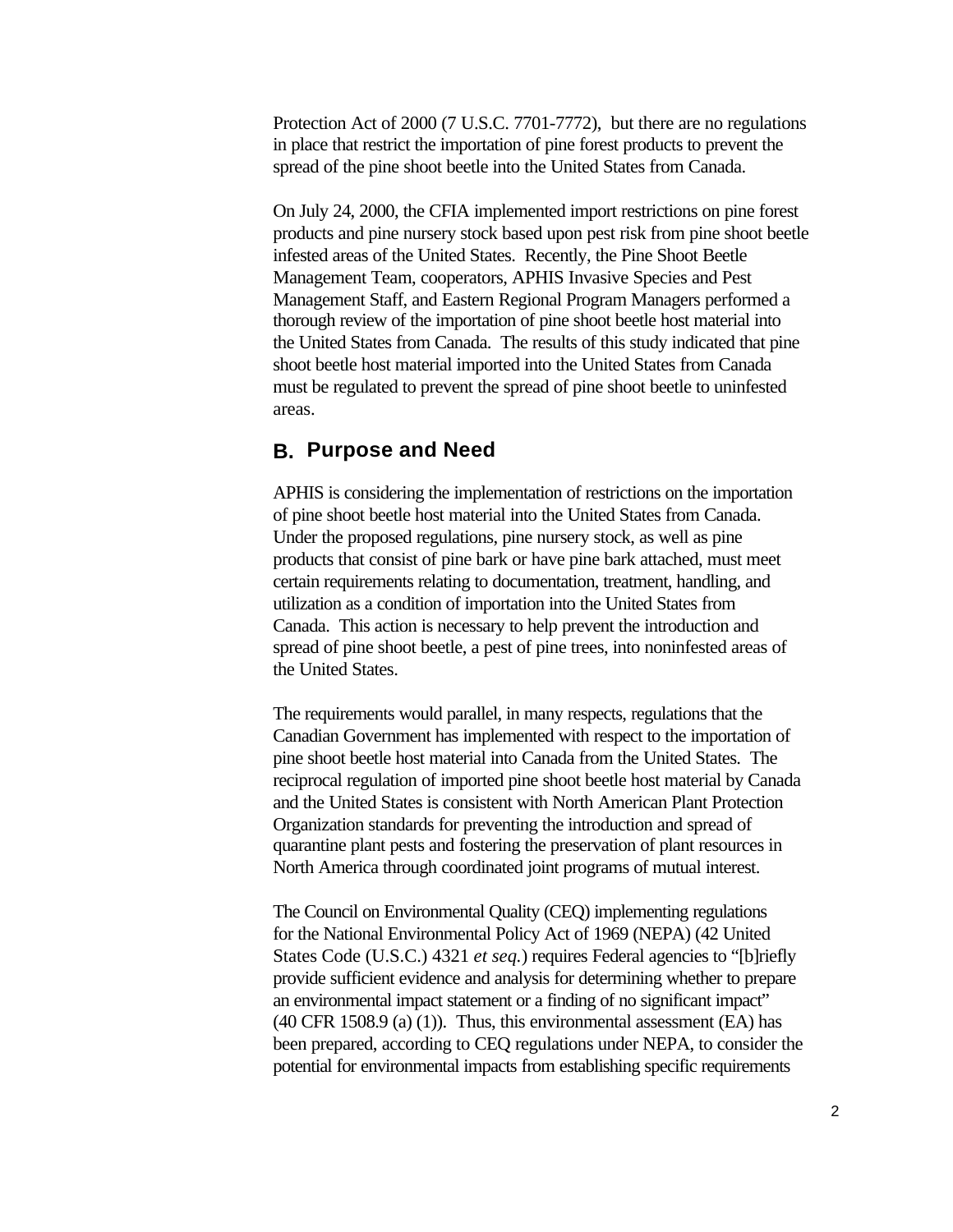for the importation of pine shoot beetle host material into the United States from Canada. This EA also has been prepared according to USDA regulations implementing NEPA (7 CFR Part 1b) and APHIS' NEPA Implementing Procedures (7 CFR Part 372), and to satisfy Executive Order 12114, " Environmental Effects Abroad of Major Federal Actions."

#### **C. Regulatory Authority to Consider the Rule Change**

Under the Plant Protection Act (7 U.S.C. 7701-7772), the Secretary of Agriculture is authorized to prohibit or restrict the importation and entry into the United States of any plants and plant products, including pine materials and products, to prevent the introduction of plant pests or noxious weeds into the United States. The requirements would place certain restrictions on pine materials and products entering the United States from Canada.

APHIS regulates the importation of logs, lumber, and other unmanufactured wood products under 7 CFR 319.40 through 319.40-11, "Logs, Lumber, and Other unmanufactured wood articles" and the importation of nursery stock under 7 CFR 319.37 through 319.37-14 "Nursery stock, Plants, Roots, Bulbs, Seeds, and Other plant products". These two subparts include regulation of certain pine shoot beetle host materials. These regulations are designed to help prevent the entry and spread of nonnative pests.

### **II. Alternatives**

APHIS is considering two alternatives for this program: (1) reciprocal regulation, and (2) no action (no change in the current pine shoot beetle program). Review of the potential for cumulative environmental and pest risks from this reciprocal regulation made it evident that the alternatives should include consideration of the influence of import quarantine regulations of pine shoot beetle host material. Therefore, this assessment includes a brief review of the environmental impacts, particularly as this action contributes to or decreases the potential for cumulative impacts. Both of the alternatives are characterized briefly in this section.

#### **A. Reciprocal Regulation (Preferred Alternative)**

This regulation would establish specific requirements for the importation of pine nursery stock and various pine products from Canada in order to prevent the spread of pine shoot beetle into noninfested areas of the United States. Under the reciprocal regulation, pine nursery stock and pine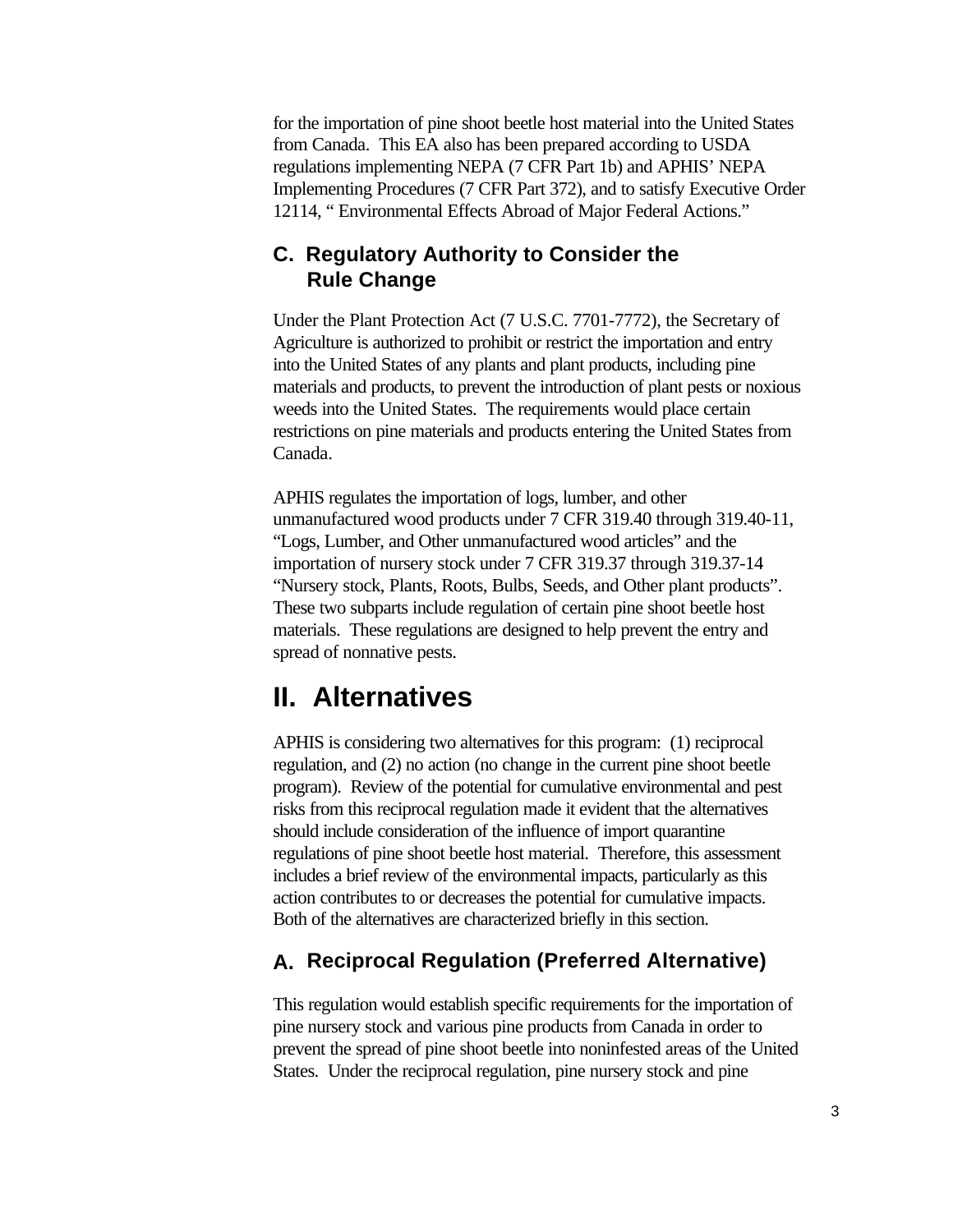products that consist of pine bark or have pine bark attached must meet certain requirements relating to documentation, treatment, handling, and utilization as a condition of importation into the United States from Canada. Implementation of this regulation would require the amendment of the nursery stock, permits, and special foreign inspection and certification requirements.

#### Pine Nursery Stock

This rule will place new restrictions on the importation of pine nursery stock from Canada into the United States. This rulemaking will amend the nursery stock regulations to provide that all restricted articles (except seeds) of pine from Canada be issued a written permit as a condition of importation into the United States. In addition, the phytosanitary certificate accompanying pine nursery stock will have to include specific information regarding the article's origin and destination. If the nursery stock is moved from an infested Province in Canada into or through an area of the United States that is not quarantined for pine shoot beetle, the phytosanitary certificate must also state that the articles have been treated with methyl bromide, or:

- S were produced on a plantation that has a program to control or eradicate pine shoot beetle and were inspected and are considered to be free of pine shoot beetles, or
- S were produced in an area where pine shoot beetle is not considered to be present, or
- S were 100 percent inspected and found to be free from pine shoot beetle, or
- S based on inspection, the restricted articles are no greater than 36 inches high with a bole diameter at soil level of 1 inch or less.

The U.S. destination must also be clearly indicated on the shipment.

If the restricted articles are to be moved through a United States quarantined area for pine shoot beetle en route to an area or areas in the United States not quarantined for pine shoot beetle during the period of January through September when the temperature is  $10^{\circ}$ C (50 $^{\circ}$ F) or higher, then the restricted articles must be shipped in an enclosed vehicle or completely covered with plastic canvas or other closely woven cloth.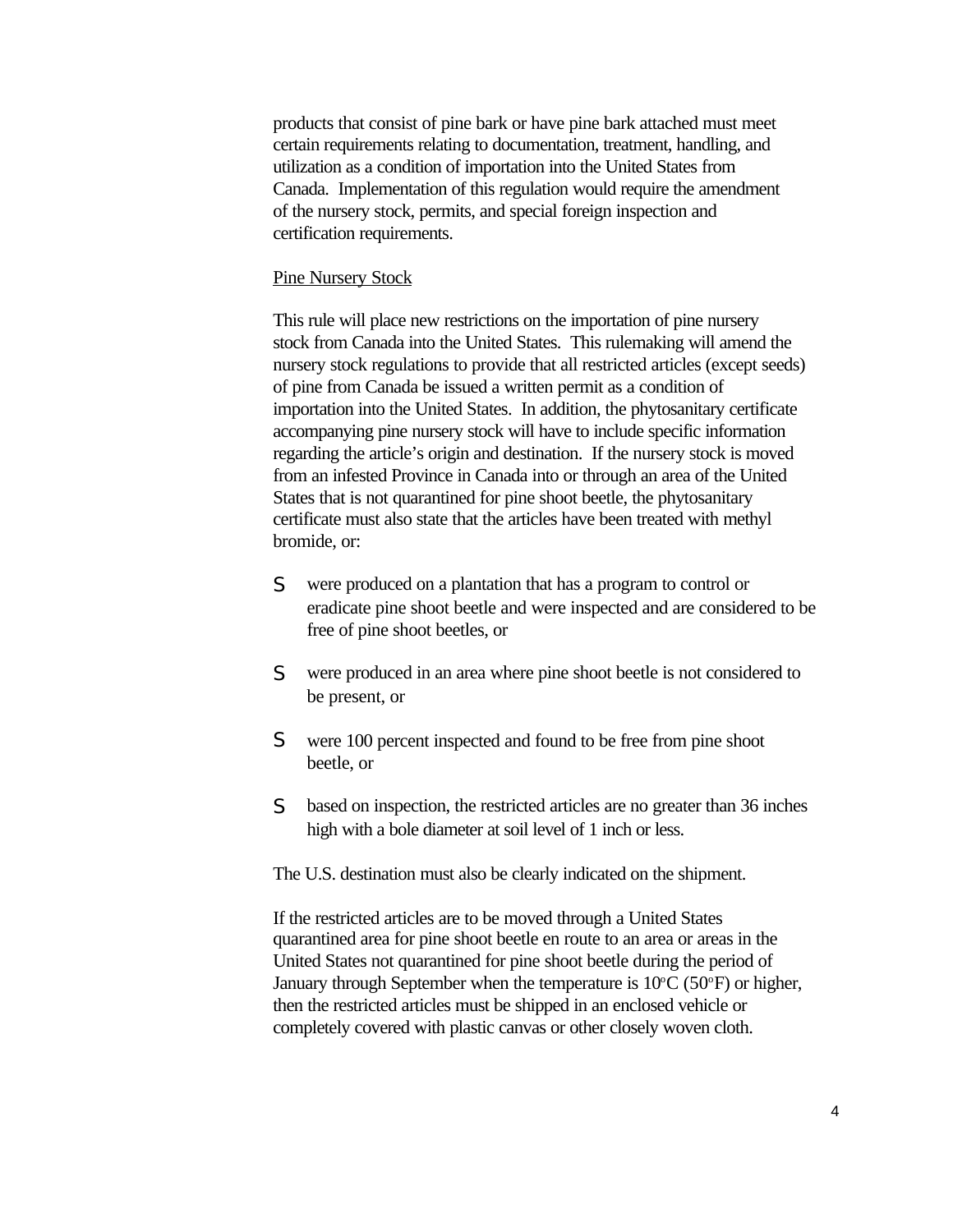#### Wood Regulations

APHIS' current wood regulations prohibit or restrict the importation of logs, lumber, and other unmanufactured wood articles that are unprocessed or have received only primary processing. Regulated articles include pine shoot beetle host material such as pine logs, lumber with bark attached, cut pine Christmas trees, wood chips, wood mulch, and composted bark. However, the implementation of this rulemaking will allow the importation of regulated articles of pine (Pinus spp.) from Canada that are not completely free of bark if articles are accompanied by a certificate or a statement of origin and movement. In addition, this rulemaking will amend 7 CFR § 319.40-3 (a) to provide that the general permit will no longer apply to regulated articles of pine (Pinus spp.) that are not completely free of bark from areas of Canada considered to be infested or partially infested with pine shoot beetle; instead, these regulated articles must have a written permit because of the risk of pine shoot beetle associated with these articles. Further, 7 CFR §319.40-5 of the wood regulations will be amended to incorporate specific requirements for the importation of regulated articles of pine (Pinus spp.) from Canada to the United States that are not completely free of bark. The amendment to §319.40-5 provides one set of requirements for the importation of cut pine Christmas trees and another set of requirements for the importation of other pine articles that consist of pine bark or have pine bark attached.

#### Cut Pine Christmas Trees

Cut pine Christmas trees from Canada, in addition to meeting other applicable requirements of the wood regulations, may be imported into the United States only if the following conditions are met.

Depending on whether the origin and destination are infested or not, the rule requires that cut pine Christmas trees be accompanied by a written permit and either (1) a statement of origin and movement or (2) a certificate issued by the National Government of Canada. Certificates must indicate in the treatment section that the trees have been treated with methyl bromide to kill pine shoot beetle, or:

- S were produced on a plantation that has a program to control or eradicate pine shoot beetle and were inspected and are considered to be free of pine shoot beetles, or
- S were produced in an area where pine shoot beetle is not considered to be present, or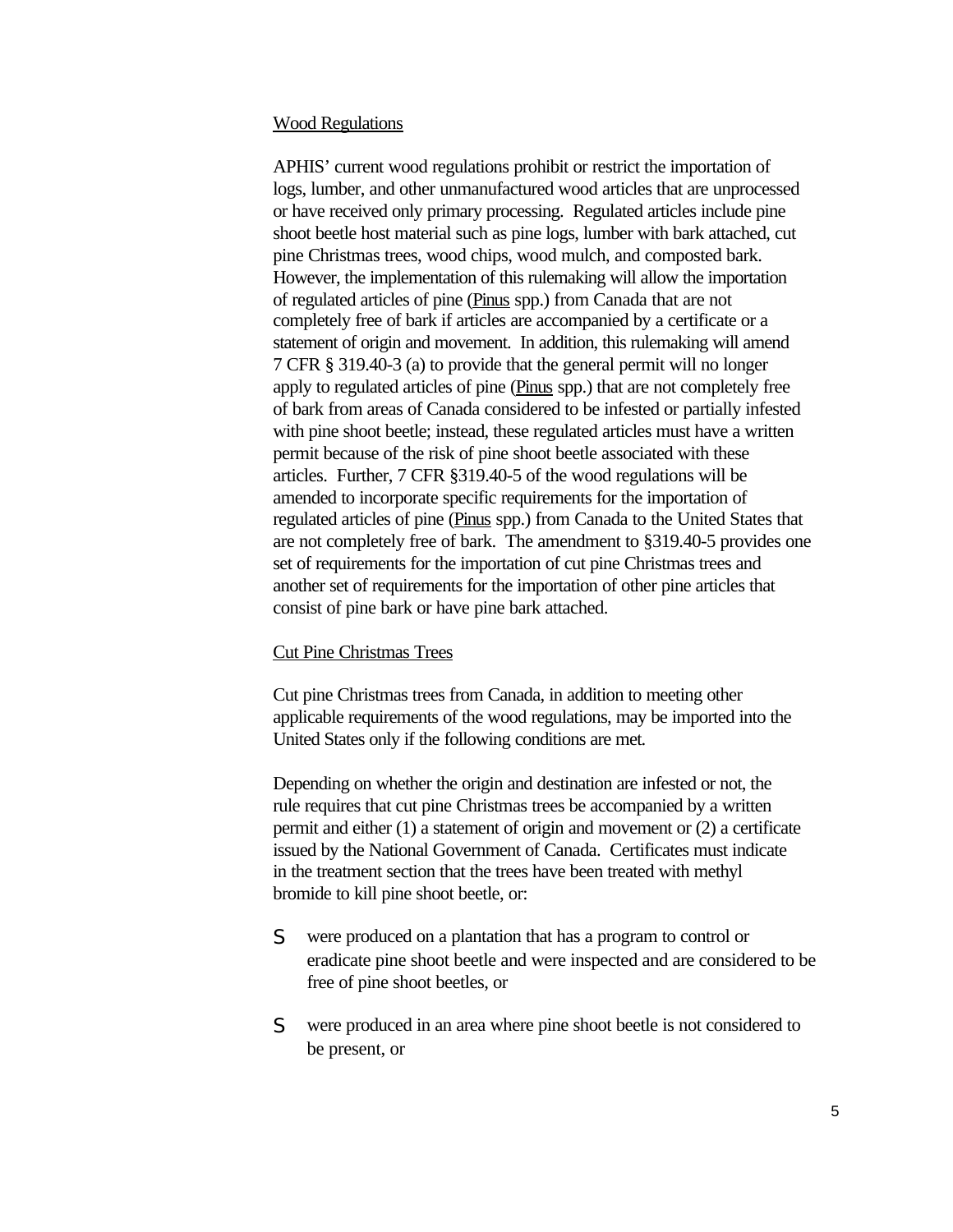S were 100 percent inspected and found to be free from pine shoot beetle.

The U.S. destination must also be clearly indicated on the shipment.

If the cut pine Christmas trees are to be moved through a United States quarantined area for pine shoot beetle en route to an area or areas in the United States not quarantined for pine shoot beetle during the period of January through September when the temperature is  $10^{\circ}$ C (50 $^{\circ}$ F) or higher, then the restricted articles must be shipped in an enclosed vehicle or completely covered with plastic canvas or other closely woven cloth.

#### **Other Pine Products**

Regulated articles of pine (Pinus spp.) from Canada other than cut pine Christmas trees that consist of pine bark, including, but not limited to, chips, nuggets, mulch, and compost, as well as pine products with pine bark attached, including but not limited to, logs, lumber, pulpwood, stumps, and raw pine materials for wreaths and garlands (pine articles), in addition to meeting other applicable requirements of the wood regulations, may be imported into the United States only if the following conditions are met.

Depending on the origin and destination of the shipment, this rule requires other pine products from Canada to be accompanied by a written permit and (1) be accompanied by a statement of origin and movement; or (2) be accompanied by a certificate issued by the National Government of Canada that contains an additional declaration that the regulated articles originated in and were moved only through areas where pine shoot beetle does not exist; or (3) be consigned to a designated U.S. facility that operates under a compliance agreement with APHIS in accordance with 7 CFR § 319.40-8 for specified handling or processing of the articles; or (4) be accompanied by a certificate issued by the National Government of Canada that states that the articles have been treated with methyl bromide in accordance with 7 CFR § 319.40-7(f) to kill the pine shoot beetle; or (5) be accompanied by a certificate issued by the National Government of Canada that states that the regulated articles have been heat treated or heat treated with moisture reduction in accordance with 7 CFR § 319.40-6; or (6) be accompanied by a certificate issued by the National Government of Canada that states that the articles are pine bark that has been ground into pieces less than or equal to 1 inch in diameter; or (7) be shipped from a CFIA-approved facility that is inspected by CFIA at least twice a year to verify its compliance with CFIA handling and processing procedures; or (8) if logs with bark attached, be consigned to a U.S. facility that operates under a compliance agreement with APHIS in accordance with 7 CFR 319.40-8 for specified handling or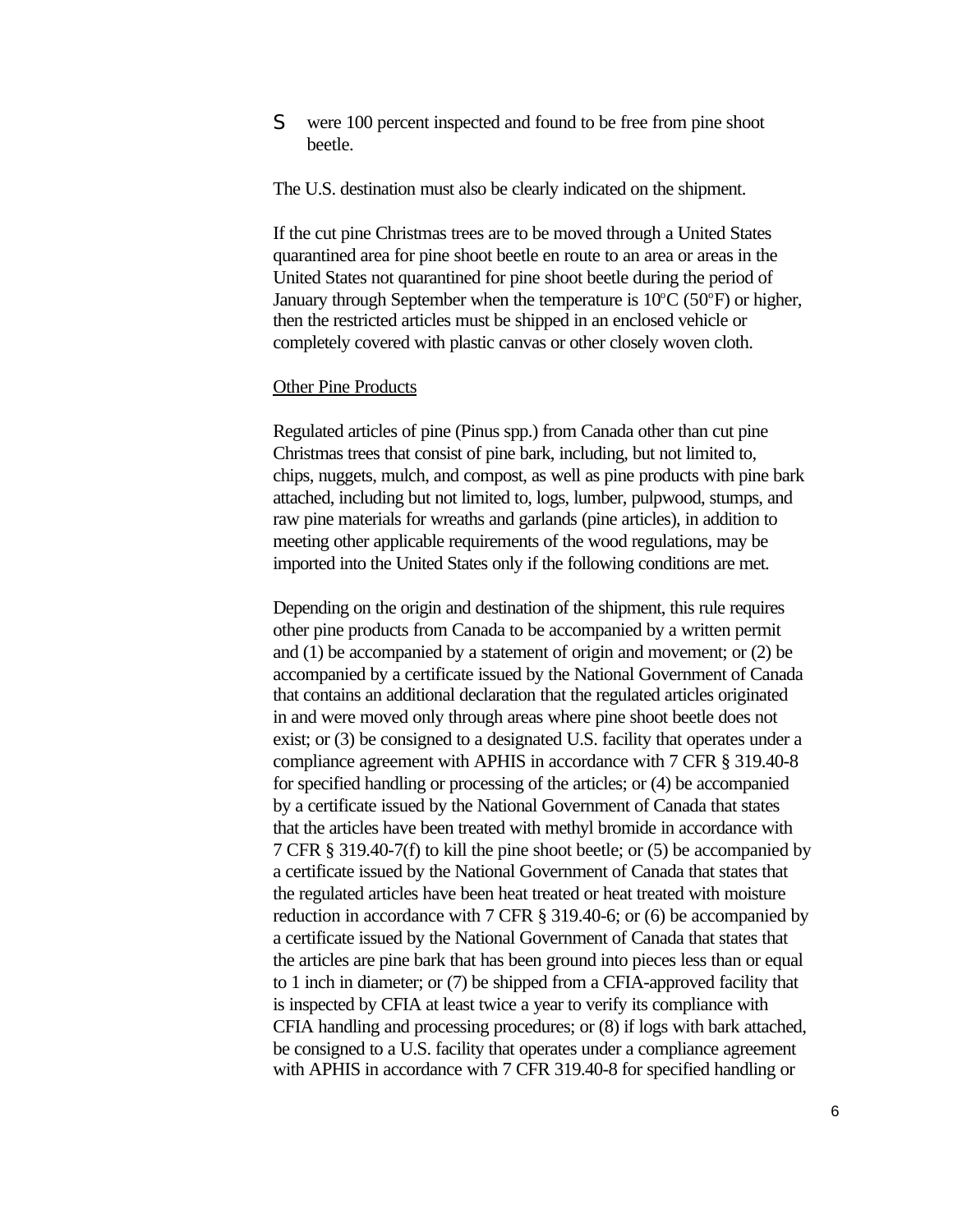processing of the articles; or (9) if pine bark, be shipped from a CFIAapproved facility for use as fuel at a cogeneration facility in the United States approved by APHIS.

The U.S. destination must also be clearly indicated on the shipment.

If the cut pine Christmas trees are to be moved through a United States quarantined area for pine shoot beetle en route to an area or areas in the United States not quarantined for pine shoot beetle during the period of January through September when the temperature is  $10^{\circ}C$  (50 $^{\circ}F$ ) or higher, then the restricted articles must be shipped in an enclosed vehicle or completely covered with plastic canvas or other closely woven cloth.

#### **B. No Action**

Under the no action alternative there would be no change in the regulations currently being implemented by APHIS to limit the spread of the pine shoot beetle. The current regulations relate primarily to domestic quarantine requirements in the generally infested areas of the United States. This alternative regulates pine shoot beetle host materials from infested areas within the United States, but does not regulate materials of comparable pest risk from infested parts of Canada. Therefore, the pest risks to uninfested pine forest resources in the United States would be considerably greater from infested sites in Canada than from comparably infested sites in the United States due to the lack of regulation of Canadian pine shoot beetle host material. The close proximity of Canadian pine forests to those across the United States border would result in increased risk of expanded infestation of Canadian forests as well, so the lack of cooperative regulation under this alternative presents potential adverse consequences from pest risk to both Canada and the United States. Environmental effects from the domestic program in the United States relate primarily to the program use of pesticides to eliminate pest risk. These potential impacts are minimized by program standard operating procedures and mitigation measures.

### **III. Environmental Consequences**

The potential environmental consequences from the pine shoot beetle program relate primarily to impacts from pest risk and impacts from regulatory treatments. The ability of each alternative to decrease pest risks from pine shoot beetle relates to the ability to control pest populations and prevent their dissemination from infested or partially infested areas to uninfested areas. The reciprocal regulation would be the most effective alternative at preventing pest risk. The use of program regulatory treatments would be increased under provisions of the reciprocal regulation.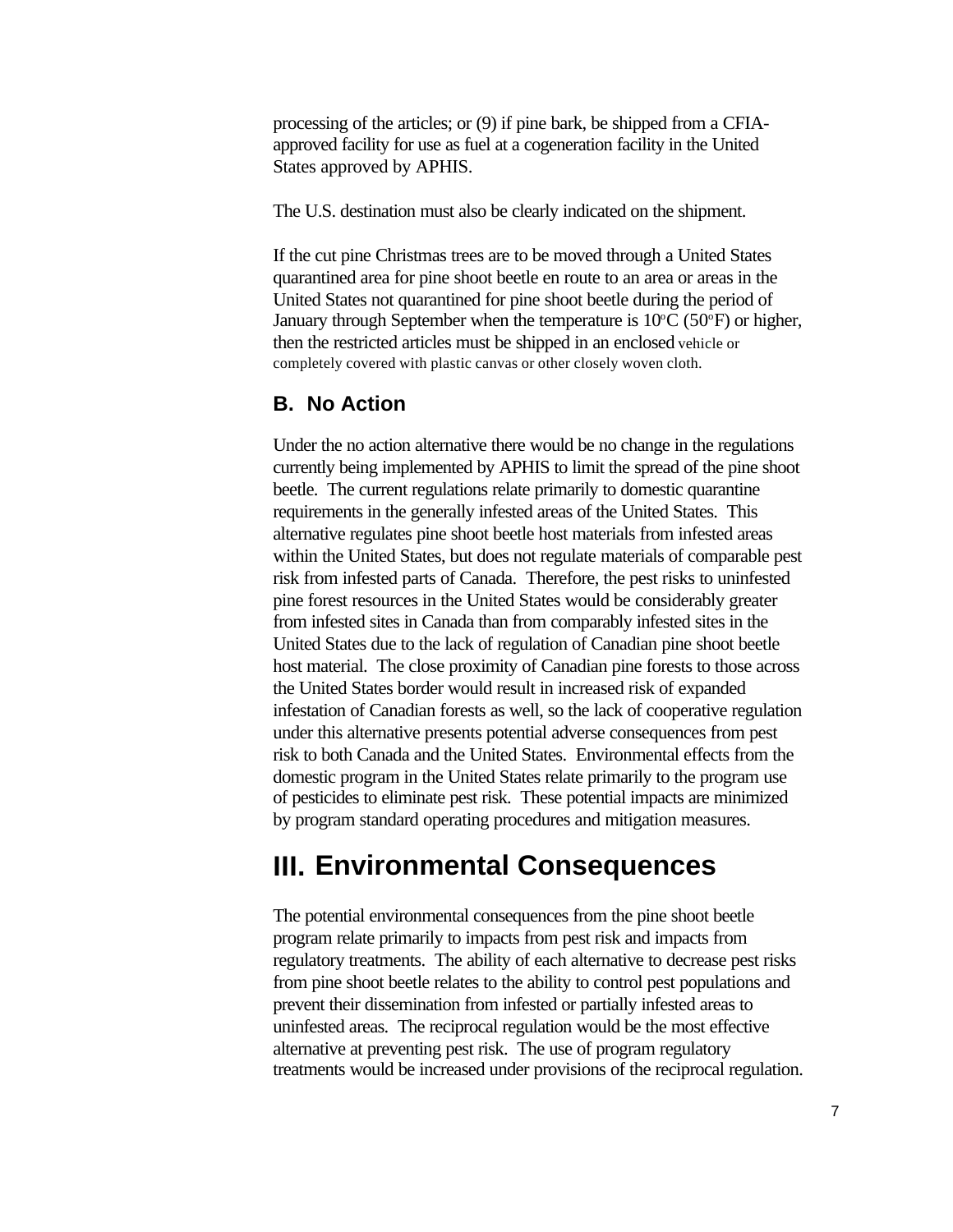The primary environmental issue relates to the potential impacts from program use of methyl bromide fumigation. In particular, the potential impacts of fumigation with methyl bromide on ozone depletion is discussed in greater detail in the environmental consequences section for the reciprocal regulation alternative.

#### **A. Reciprocal Regulation (Preferred Alternative)**

Implementation of the reciprocal regulation alternative would result in decreased pest risk to forests in the United States, in that potential pest risk from pine shoot beetle host materials from Canada would be lowered through regulation of imported pine nursery stock and pine products from infested areas in Canada. This prevents the introduction and spread of pine shoot beetle into noninfested areas of the United States. The regulation would be consistent with the rule already promulgated by the CFIA, and the cooperative international approach to regulating pine shoot beetle host material would make the current regulations more effective at controlling potential spread of pine shoot beetle. This helps to protect pine forests in both the United States and Canada from spread and damage by pine shoot beetle.

The reciprocal regulation maintains the current domestic quarantine regulations, and the potential environmental consequences of the domestic regulatory treatments would not be changed by the potential changes in importation regulations. Those environmental consequences are described in detail in the next section under the no action alternative.

The specific handling and processing of regulated wood products required for regulatory certification of pine shoot beetle host material under the reciprocal regulation poses environmental risks similar to conventional processing of wood products. This processing involves common wood handling procedures that eliminate pest risk and pose minimal impacts to the environment. The cooperative aspects of this regulation provide for a mutual effort to control pine shoot beetle pest risk between APHIS and the CFIA. This cooperation is anticipated to result in better containment of the pine shoot beetle in North America due to regulation of potentially infested products by all pathways.

#### Methyl Bromide

Methyl bromide is being considered by APHIS as one treatment option in the reciprocal regulation because of its known efficacy. The acceptance of a regulatory treatment method by APHIS is based upon comprehensive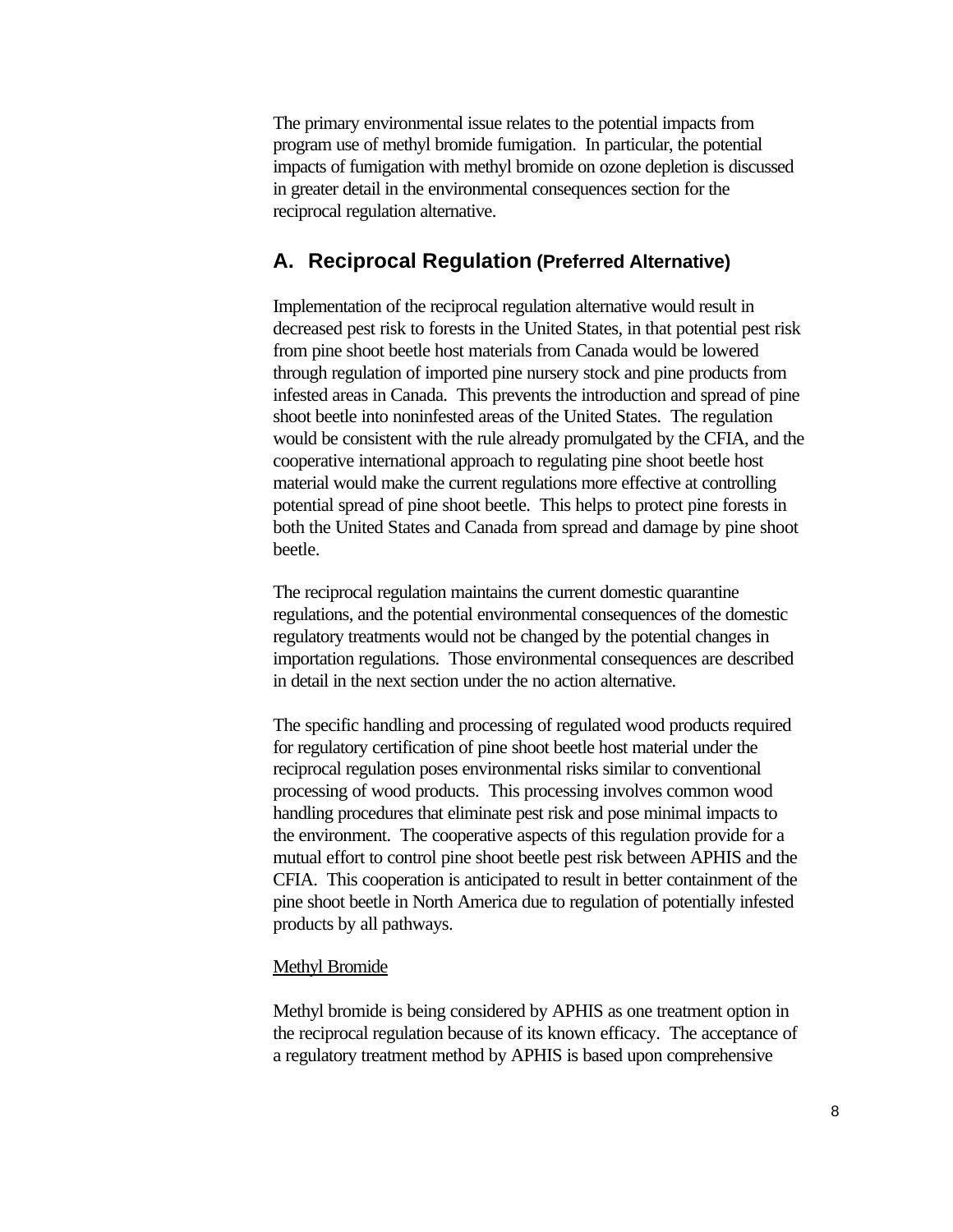review, efficacy considerations, and approval. The review and approval processes take into consideration safety and health issues as well as logistical considerations. Although certain pest reduction processes may be a part of standard industry practices, these processes may not meet the standards of efficacy and approval required by APHIS. The handling and processing of regulated wood products under this alternative allows certification by the CFIA using methods approved by APHIS. This regulation would permit movement of pine shoot beetle host material for fuel plant, process plant, and mill procedures that eliminate pest risk.

Although the primary goal of this regulation is to prevent the spread of the pine shoot beetle to uninfested parts of the United States, APHIS needs to consider how this regulation could affect trade. The United States is a signatory to the International Plant Protection Convention (IPPC), which establishes standards for acceptable phytosanitary regulations. Phytosanitary measures imposed by a country against regulated pests are acceptable under the IPPC if such measures are (1) transparent (clear to all signatory nations), (2) technically justified, and (3) no more restrictive than measures imposed domestically. The reciprocal regulation affects Canada which is also a signatory to the IPPC. The phytosanitary measures imposed by APHIS under this regulation are consistent with the domestic regulations for pine shoot beetle, including the option of fumigation with methyl bromide.

APHIS cooperates with other countries in control of common pest risks. APHIS has discussed pine shoot beetle pest risk thoroughly with the CFIA. Part of the intent of those discussions was to harmonize regulations of pine shoot beetle host materials between Canada and the United States. The option of fumigation with methyl bromide was provided for pine shoot beetle host materials imported from the United States under the CFIA rule, and APHIS is expected to reciprocate unless there is some clear justification to deviate. Consistency between domestic quarantine regulations and import/export regulations of the two countries is of interest to the facilitation of continuing trade in products derived from pine shoot beetle host materials.

The rule promulgated on July 24, 2000, by the CFIA, "Plant Protection Requirements on Pine Plants and Pine Materials to Prevent the Entry and Spread of Pine Shoot Beetle" (D–94–22), regarding the importation of pine shoot beetle host material from regulated areas of the United States, includes fumigation with methyl bromide as one of the acceptable treatment methods for certification. Although the Canadian regulations are not directly tied to the United States regulations, the effectiveness of regulations of pine shoot beetle host material by both countries is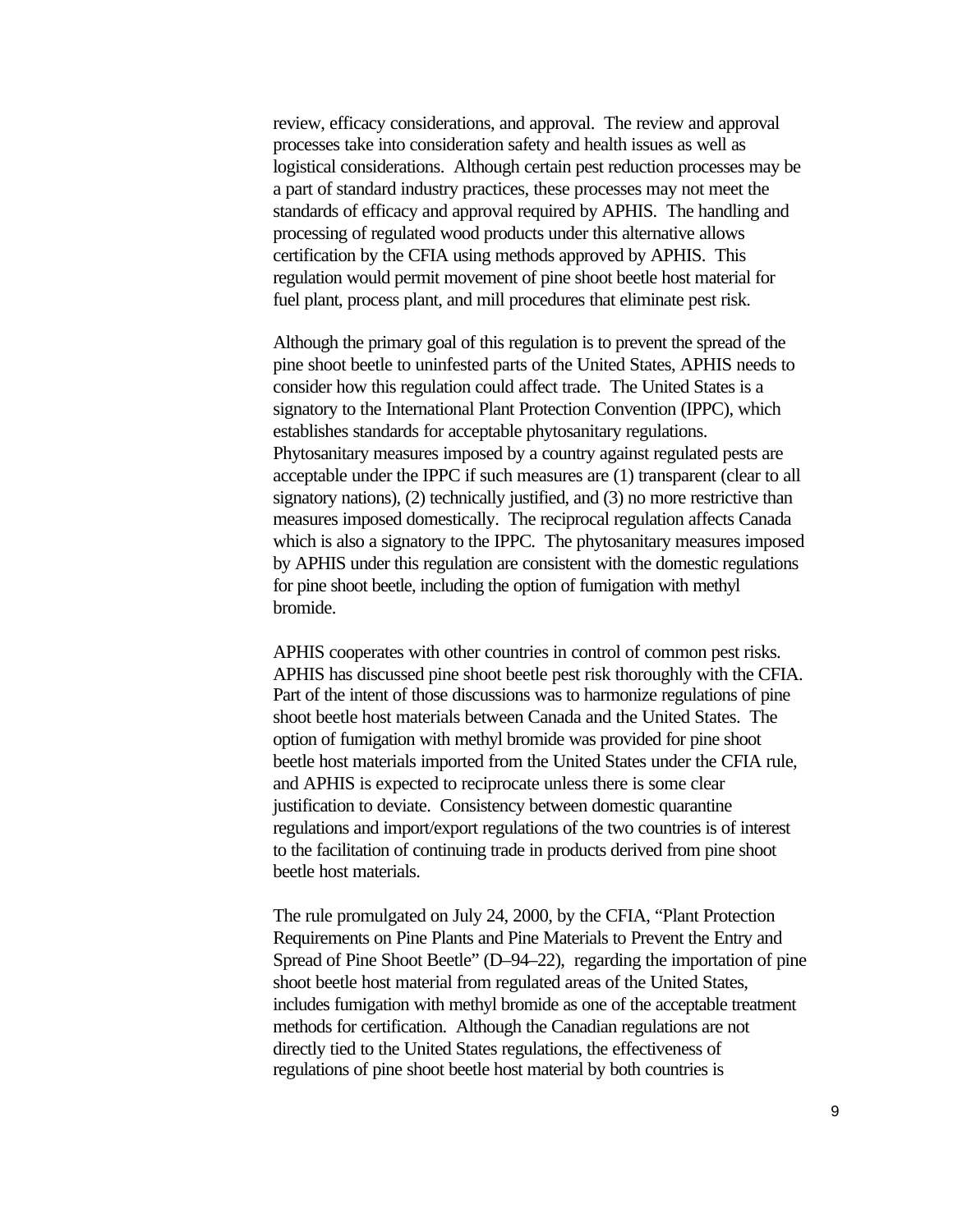interdependent, in that spread of pine shoot beetle from inadequate containment of the present infestation would be anticipated to affect the forests of both countries. Therefore, the environmental consequences of the Canadian rule are considered to be important from the standpoint of cumulative pest risk and cumulative ozone depletion risk. The growers and producers in the United States are already subject to the domestic program regulations and are expected to use similar approaches to comply with the Canadian rule. The Canadian rule for movement of pine shoot beetle host material from infested areas of Ontario and Quebec to other parts of Canada allows fumigation also, but this method was applied sparingly to Christmas trees during the first year of implementation and was found to damage the product. No fumigations of pine shoot beetle host material in Canada have occurred since those first fumigations. Therefore, it is anticipated that growers in Canada will select compliance certification methods other than fumigation with methyl bromide to allow movement of their products.

Although methyl bromide is an acutely toxic vapor that has the potential to produce systemic and cumulative effects on humans that are excessively exposed, its limited and controlled use in this program presents minimal potential for environmental impact. This anticipated lack of environmental impact is a result of (1) the carefully controlled manner in which it is used, (2) its short half-life and quick dispersal, (3) the relatively small use from the domestic program, and (4) the minimal contribution of the agricultural use of methyl bromide to the ozone depletion phenomenon. The APHIS treatment manual requires specific safety procedures and protective clothing for all methyl bromide applicators and persons in treatment areas. The domestic pine shoot beetle program provides fumigation of pine shoot beetle host material as a regulatory treatment, but certification of pine shoot beetle host material by fumigation with methyl bromide was only used sparingly in the first year of the domestic regulatory program.

Fumigants, such as methyl bromide, used to treat commodities such as wood are designed to kill organisms present in the commodity. Other organisms such as wildlife and domestic animals that do not have access to the fumigation chamber are not expected to be adversely affected by fumigations. The aeration vent from a fumigation stack or chamber may regularly release gas at a specific location, which could affect those organisms immediately below the vent. However, methyl bromide gas is anticipated to disperse quickly and few organisms would be expected to reside in close enough proximity to the off-gassing vent to be adversely affected. Most fumigation facilities and stacks are placed on physically disturbed sites that are not preferred habitat for wildlife.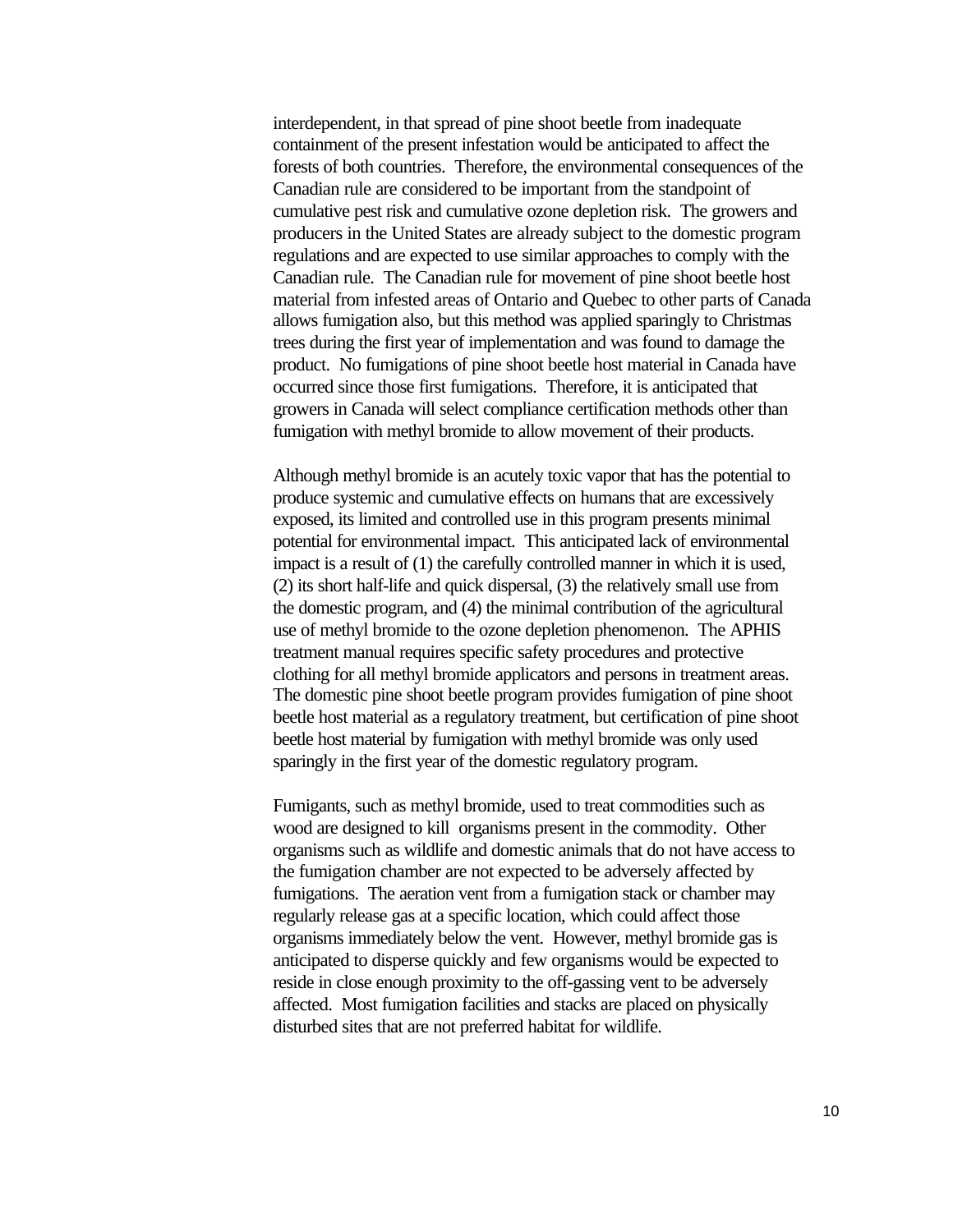Having considered the low frequency of fumigation in the domestic program and the unlikely use of fumigation as a certification treatment in compliance with the Canadian rule, the potential prospects under the reciprocal rule for use of methyl bromide in fumigations for regulatory certification need to be considered. The use of fumigation for other regulatory compliance requirements related to pine shoot beetle has been historically very limited, and it is anticipated that growers and producers will continue to prefer other acceptable treatment methods for their regulated products over fumigation with methyl bromide.

Based upon data from Statistics Canada, the quantity of imports of potentially affected pine was determined. The data includes quantities from the entire provinces of Ontario and Quebec because available data are not limited to regulated (infested) areas. Many pine products cannot be fumigated due to potential damage. This includes articles such as Christmas trees. The general categories of pine products that could be fumigated include wood waste/scrap, fence posts, pine logs, and railroad ties. Although other compliance methods exist for the reciprocal regulation, the conservative assumption for this quantitative analysis was that all potential pine products would be fumigated. Using this conservative approach, the potential annual cubic feet of wood that could be fumigated is just under 4 million cubic feet.

Applying the maximum treatment rate for methyl bromide fumigation of 15 lbs/1000 cubic feet to the quantity of imports, the potential annual methyl bromide use in Canada in compliance with the reciprocal regulation would amount to 26 metric tons (MT). The 1996 worldwide methyl bromide use was determined to be 63,960 MT. The relative annual increase in worldwide methyl bromide use resulting from the reciprocal regulation based upon this data is 0.0407%. The estimated methyl bromide emissions from this use would be 22.88 MT. Based upon these emissions, the potential annual contribution to ozone depletion from this regulation could amount to 0.000407% and the potential hindering effect on restoration of the ozone layer from this regulation could be from 0.00204 to 0.00611%. As was pointed out in the previous paragraphs, this compliance method has not been preferred by the growers and producers. It is anticipated that most growers and producers will not use fumigation to comply with the regulations being considered. The maximum potential use of methyl bromide and the maximum potential ozone depletion resulting from this compliance method are minimal compared to other use patterns and sources of ozone depletion.

Therefore, methyl bromide use resulting from the reciprocal regulation should be insignificant. Nevertheless, impacts on ozone depletion must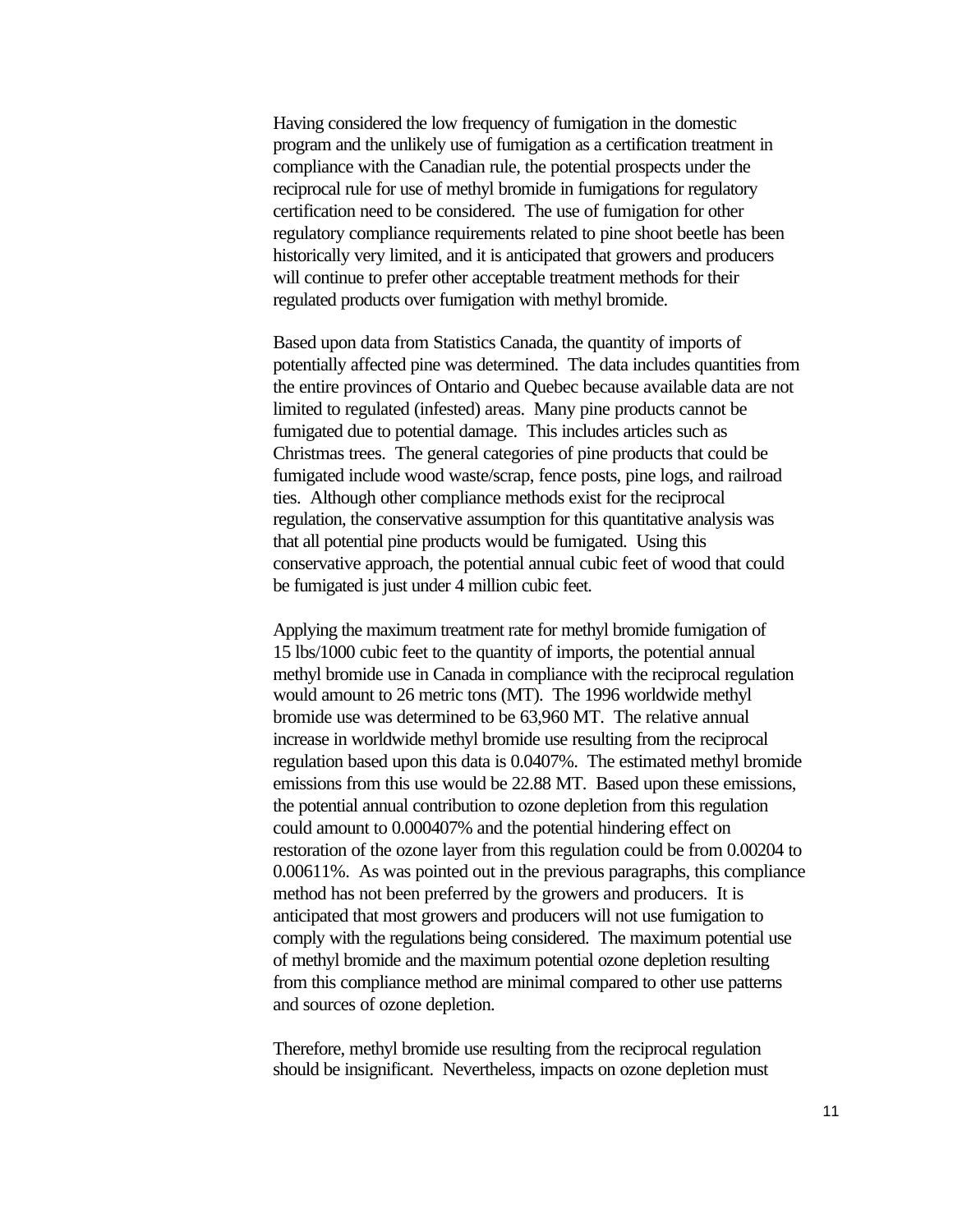also be considered in light of any potential cumulative aspects. As stated earlier, the domestic and Canadian rules for pine shoot beetle host materials are not resulting in methyl bromide fumigations as a preferred compliance strategy. There are, however, other potential regulatory compliance treatments that could involve greater use of fumigation with methyl bromide. Some regulatory treatments with methyl bromide are anticipated as part of reasonably foreseeable future actions. The potential cumulative impacts of these treatments have been described in the draft environmental impact statement (EIS) for importation of unmanufactured wood articles from Mexico (USDA, 2000). The information and analyses of that document are incorporated by reference into this EA. The anticipated potential releases of methyl bromide in Mexico from fumigation of Mexican unmanufactured wood articles determined in the EIS amount to 21 MT. Like the limited releases anticipated from fumigation under the reciprocal regulation alternative, this is a small quantity with minimal impact on the annual levels of ozone depletion. Increasing trade and introduction of new pest risks, such as pine shoot beetle, can be expected to periodically make compliance methods, such as fumigation with methyl bromide, necessary to eliminate pest risk. Although the need for these new regulations is expected to be infrequent, APHIS expects to provide protection to agricultural resources through regulatory actions which may include fumigation with methyl bromide.

#### Heat Treatment

Heat treatment appears to be a viable method for eliminating pests and pathogens in wood and unmanufactured wood products. The efficacy of heat treatment is dependent upon the time and temperature, as well as humidity, of the treatment. Heat treatment with moisture (water or steam) kills pest and disease organisms by coagulating or denaturing the proteins, particularly enzymes. Heat treatment with moisture reduction (kiln drying) relies primarily on an oxidation process, generally using dry heat to reduce the wood's moisture content to 20 percent or less, to kill pest and disease organisms.

Heat treatment standards (required to ensure the efficacy of the treatments) are provided in 7 CFR 319.40–7, which also requires inspection of the heat treatment facilities by the national government of the country where the facilities are located. APHIS' heat treatment requirements now require the core of each regulated article to be raised to at least 71.1 °C and maintained at that temperature for at least 75 minutes. By contrast, the IPPC Guidelines require a treatment protocol that is somewhat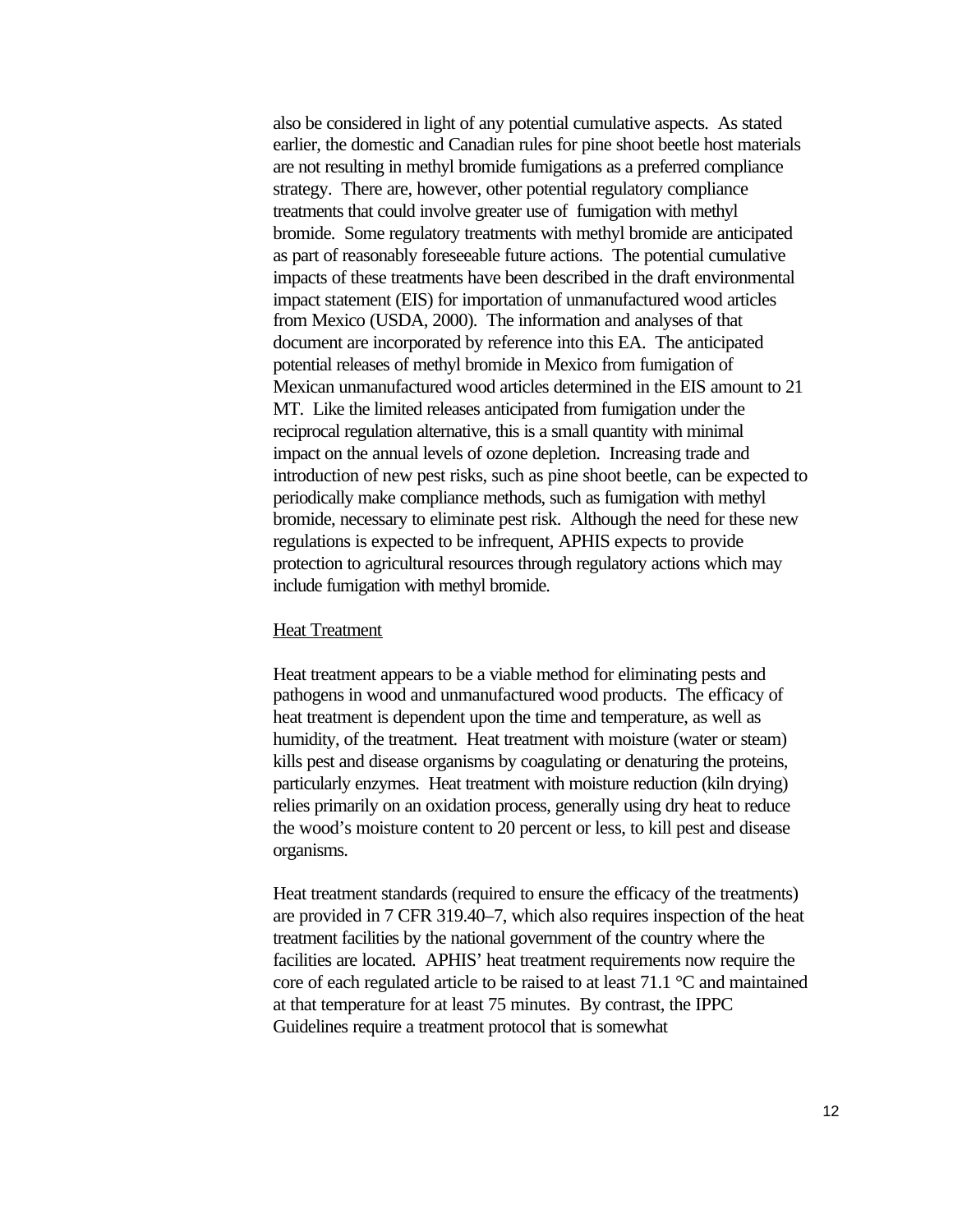less—56 °C for at least 30 minutes. Heat treatment with moisture reduction is required to reduce the moisture content of the regulated article to 20 percent or less as measured by an electrical conductivity meter.

The environmental impacts of heat treatments relate primarily to the type of heat source that is used. In all cases, the heat from individual treatments is released to the atmosphere and dissipates readily with no anticipated longterm or cumulative effects on global temperatures. Expansion of the frequency of heat treatments to cover pest risks is not likely to add substantially to the global heat load. However, an additional issue relates to the source of heating for treatments. Heating regulated wood articles in a compartment may be achieved by an electrical apparatus or by fossil fuel combustion. The amount of emissions released from fossil fuel combustion or generation of electricity for the treatment of regulated wood articles would be far less than the amount released from transportation sources or the generation of electricity for public consumption. All of these releases of carbon dioxide and hydrocarbons from fuel combustion do contribute to global warming. Although no quantitative assessment has analyzed the amount of exhaust gases contributed by quarantine heat treatments, the amounts are relatively low compared to other sources of carbon dioxide and hydrocarbon emissions. Based upon the projected cumulative future usages of heat treatments, emissions are not expected to contribute substantially to global warming.

#### **B. No Action**

Potential environmental impacts from this alternative would be qualitatively similar to those for the reciprocal regulation, but the magnitude would differ considerably. There would be no regulatory quarantine of pine shoot beetle host material from Canada, so this alternative would allow the pine shoot beetle to spread more rapidly and greater losses would occur to pine timber and pine products. The resulting increase in infested trees would be expected to result in increased overall use of pesticides by the growers to minimize beetle damage and by landowners to protect their ornamental trees.

The amount of fumigation with methyl bromide under this alternative would be less than under the reciprocal regulation in that pine shoot beetle host materials from Canada would not be fumigated. The domestic pine shoot beetle program provides fumigation of pine shoot beetle host material as a regulatory treatment, but certification of pine shoot beetle host material using this method has not been widely used. Grower preference for other methods of pine shoot beetle control leads to infrequent use of methyl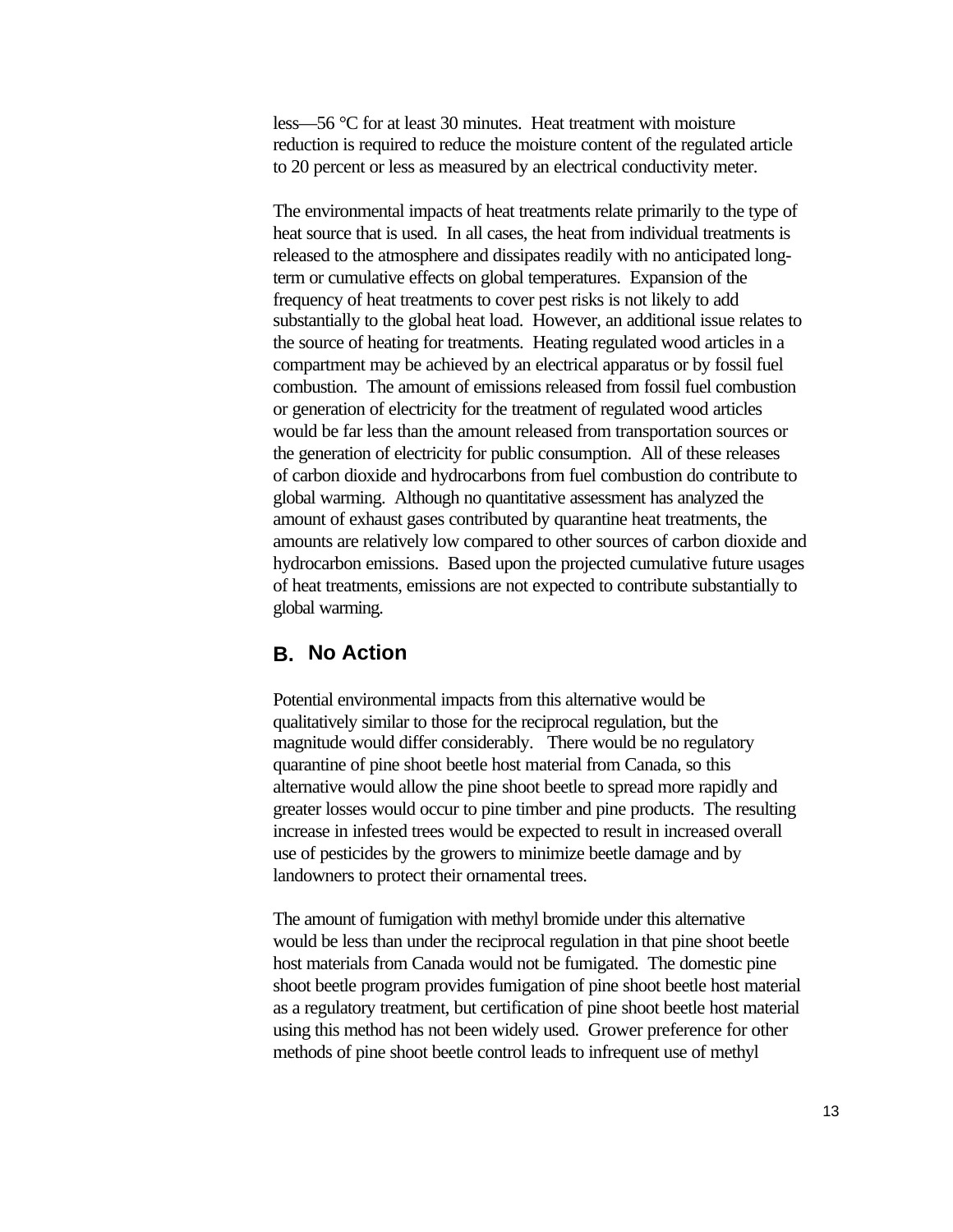bromide fumigations. Therefore, the amount of fumigation with methyl bromide used to treat pine shoot beetle host material under either the no action or the reciprocal rule alternative is expected to be minimal.

Continuation of the domestic quarantine (no action alternative) would result in no changes in overall impacts. The domestic quarantine would continue to impede the spread of pine shoot beetle, resulting in beneficial environmental impacts (minimization of ecological disruption in natural ecosystems and minimization of losses in commercially managed agricultural systems). Heavy infestations of pine shoot beetle which typically kill most of the lateral shoots near the tops of trees would increase to the extent that the domestic program is unable to limit spread of the beetle. In rare cases, whole trees could be killed either by direct damage or by pathogenic fungi introduced by the beetle. However, most loss would be to the valuable lumber products from healthy pine trees. Beneficial impacts are difficult to quantify because they are related to host distribution and diversity, but it is clear that the use of pine and related tree stands for commercial purposes, aesthetic purposes, recreation, and wildlife cover is enhanced when the spread of pine shoot beetle is impeded. The quarantines placed on newly infested areas limit the ability of pine shoot beetles to spread and damage pine trees. In some cases, where those natural ecosystems provide habitat for endangered and threatened species, the survivability of those species are enhanced by this domestic quarantine.

### **IV. Special Considerations**

#### Executive Order 12898 - Environmental Justice

Consistent with Executive Order No. 12898, "Federal Actions to Address Environmental Justice in Minority Populations and Low-Income Populations," APHIS considered the potential for disproportionately high and adverse human health or environmental effects on any minority populations and low-income populations. No disproportionate effects on such populations are anticipated as a consequence of implementing the reciprocal regulation.

Executive Order 13045 - Protection of Children from Environmental Health Risks and Safety Risks

APHIS considered the potential for any disproportionate adverse effects to children from the regulations being considered for this program in compliance with the policy of Executive Order 13045, "Protection of Children From Environmental Health Risks and Safety Risks." No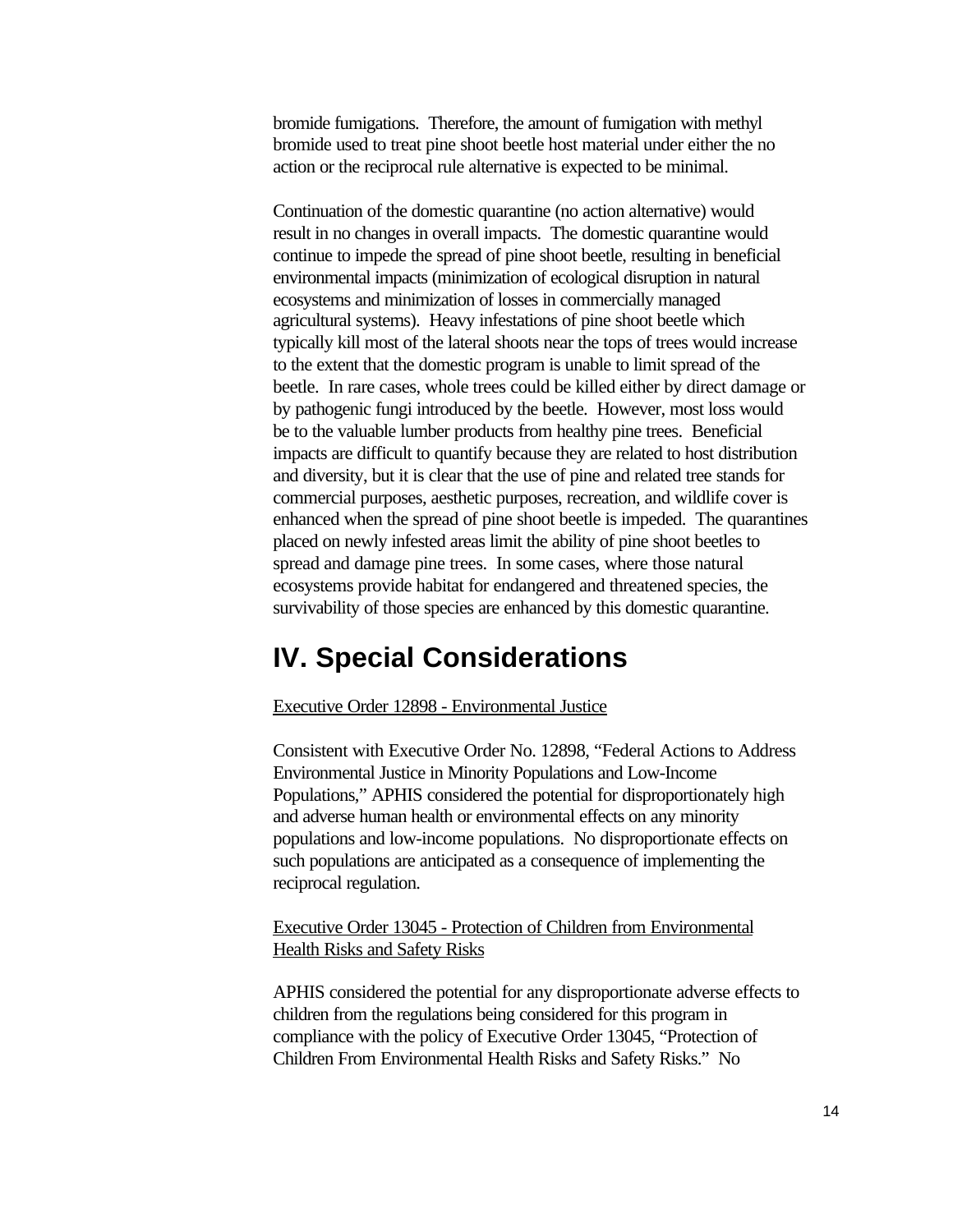disproportionate effects on children are anticipated as a consequence of implementing the reciprocal regulation.

#### Endangered Species Act

The Endangered Species Act of 1973, 16 U.S.C. 4332 et seq., and its implementing regulations require Federal agencies to consult with the U.S. Department of the Interior's Fish and Wildlife Service (FWS) and/or the U.S. Department of Commerce's National Marine Fisheries Service (NMFS) to ensure their actions are not likely to jeopardize the continued existence of endangered or threatened species or result in the destruction or adverse modification of critical habitat. Federal agencies must determine if their actions "may affect" an endangered or threatened species or its habitat; if that determination is positive, the Federal agency must initiate consultation with FWS and/or the NMFS. According to the regulations, Federal agencies need not initiate formal consultation if it obtains the concurrence of the FWS and/or the NMFS, through informal consultation, with regards to threatened species or habitat. The measures set forth through the implementation of the preferred alternative is expected to eliminate pine shoot beetles that may be associated with host materials from Canada to a negligible level; thus, it appears that a determination of no effect can be declared with regard to impacts on the environment, listed and proposed threatened and endangered species or their habitats, protected species, and critical habitat.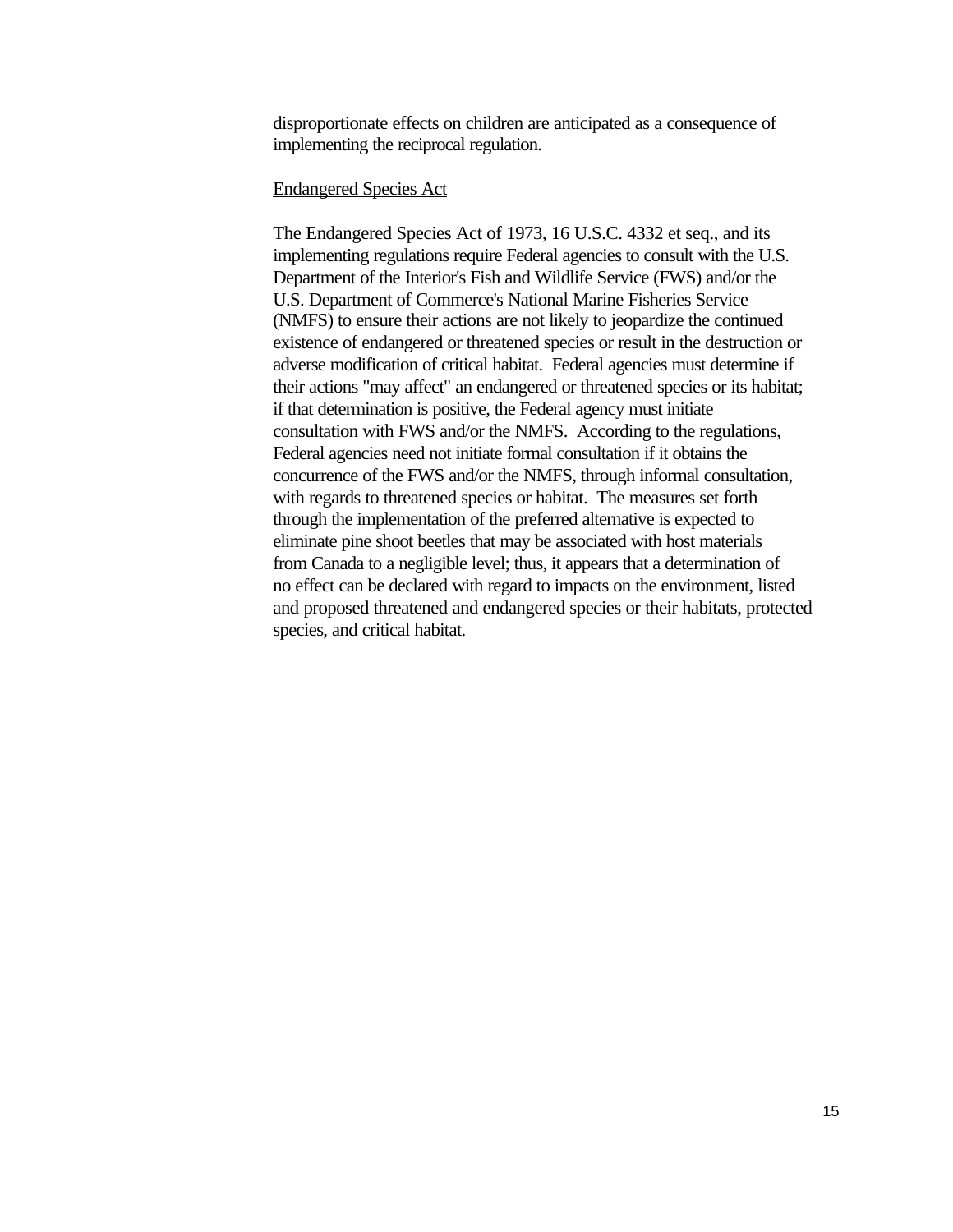### **VI. Agencies, Organizations, and Individuals Consulted**

Environmental Services Policy and Program Development Animal and Plant Health Inspection Service U.S. Department of Agriculture 4700 River Road, Unit 149 Riverdale, MD 20737–1238

Import Services Plant Protection and Quarantine Animal and Plant Health Inspection Service U.S. Department of Agriculture 4700 River Road, Unit 140 Riverdale, MD 20737–1236

Invasive Species and Pest Management Plant Protection and Quarantine Animal and Plant Health Inspection Service U.S. Department of Agriculture 4700 River Road, Unit 134 Riverdale, MD 20737–1234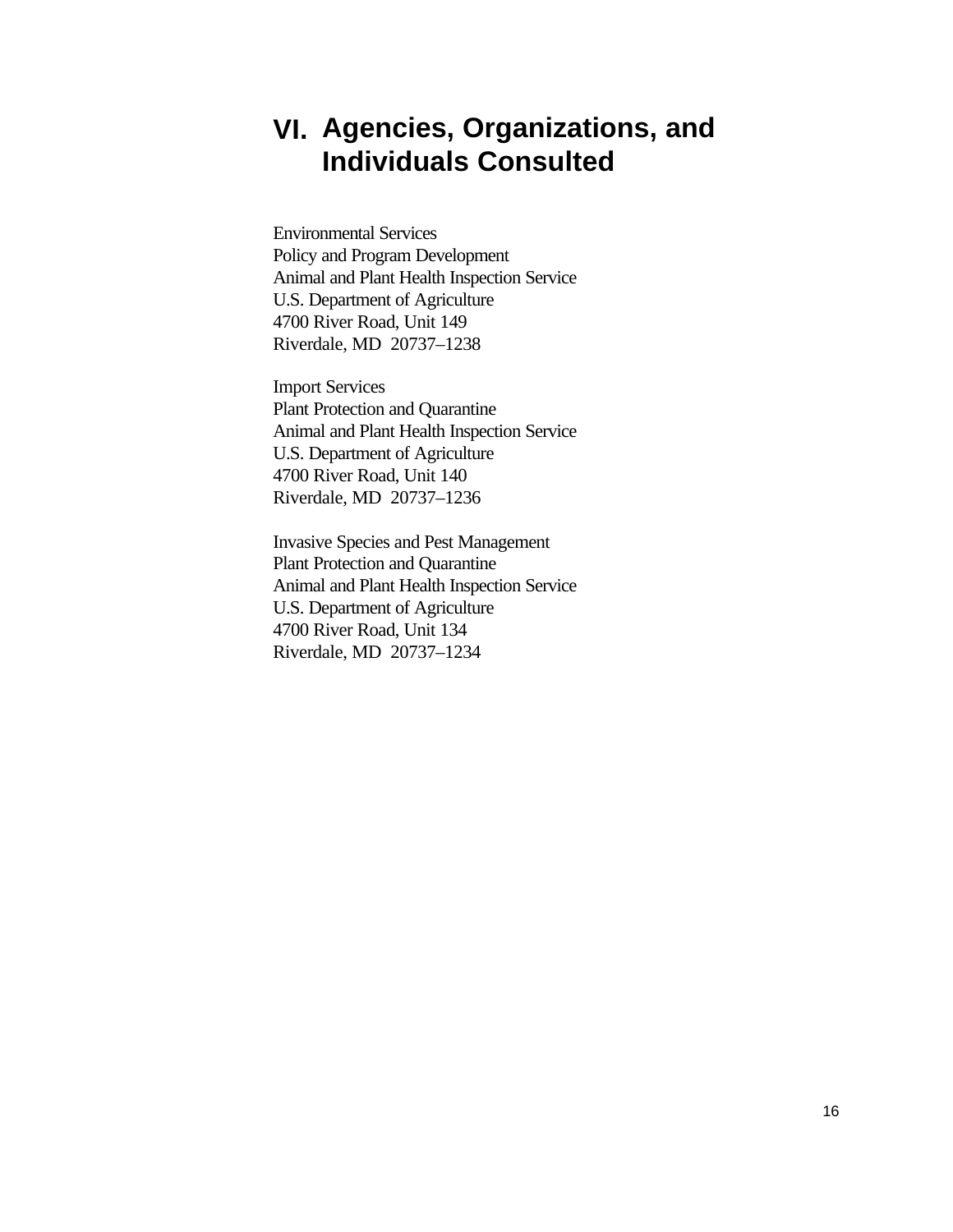### **References Cited**

EPA—See U.S. Environmental Protection Agency.

EPA,OPP—See U.S. Environmental Protection Agency, Office of Pesticide Programs.

USDA—See U.S. Department of Agriculture

U.S. Department of Agriculture, Animal and Plant Health Inspection Service, 1998. Plant protection and quarantine treatment manual, Interim Edition. PPQ 04/98-01. July 1998.

U.S. Department of Agriculture, Animal and Plant Health Inspection Service, 2000. Proposed rule for the importation of unmanufactured wood articles from Mexico, with consideration for cumulative impact of methyl bromide use. Draft Environmental Impact Statement—June 2000.

U.S. Environmental Protection Agency, 1999. Protection of stratospheric ozone: incorporation of Montreal Protocol adjustment for a 1999 interim reduction in Class I, Group VI controlled substances. Federal Register 64(104):29240–29245.